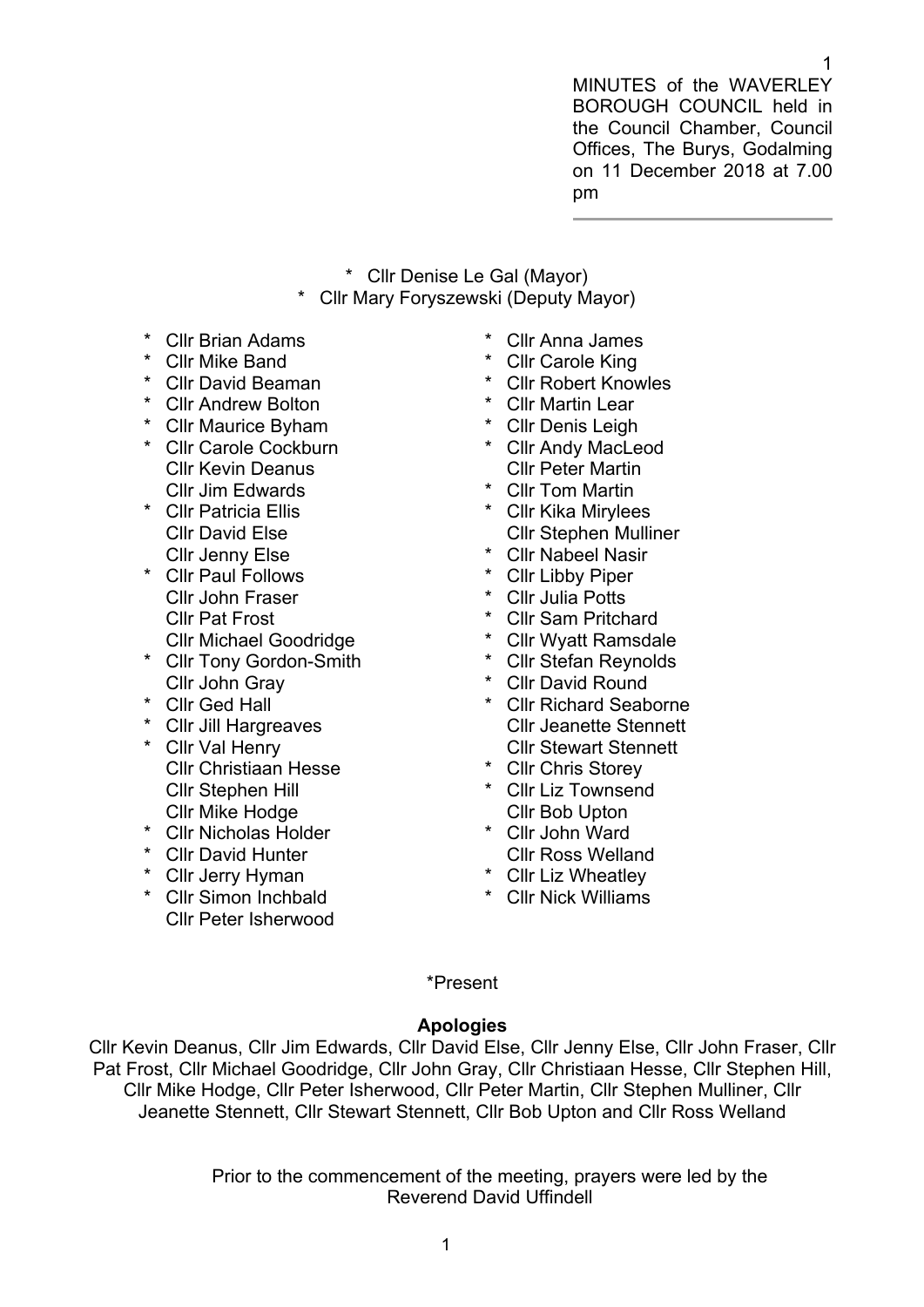## **PRESENTATION BY THE MAYOR**

#### **Prior to the Council meeting, the Mayor presented certificates from the Royal Humane Society to Susan Mooney, James Spring and Robin Amy:**

"In June this year, Susan Mooney, James Spring and Robin Amy were enjoying a day out with their Scouts at Godalming Bowling Club, when they received an urgent call for help from a passing jogger. They immediately rushed over to the location, where they were met with the sight of an unconscious lady on the ground and in desperate need of medical help.

In what must have been a traumatic and challenging situation, they quickly took control and administered CPR. The swift intervention of all four, none of whom are medical professionals, saved a life. It is wonderful to know that we have such brave and outstanding individuals in our community and it gives me great pleasure to present each of them with the well-deserved certificate from the Royal Humane Society.

I would encourage everyone to take some basic life support training – as we saw here it really does make a difference."

CNL40/18 MINUTES (Agenda item 1.)

The Minutes of the Meeting of the Council held on 16 October and 31 October 2018 were confirmed and signed.

CNL41/18 APOLOGIES FOR ABSENCE (Agenda item 2.)

Apologies for absence were received from Cllrs Kevin Deanus, Jim Edwards, David Else, Jenny Else, John Fraser, Pat Frost, Michael Goodridge, John Gray, Christiaan Hesse, Stephen Hill, Mike Hodge, Peter Isherwood, Peter Martin, Stephen Mulliner, Jeannette Stennett, Stewart Stennett, and Bob Upton.

CNL42/18 DECLARATIONS OF INTEREST (Agenda item 3.)

In relation to Executive Minute EXE 55/18, Cllr Holder declared a non-pecuniary interest as he is a dog owner. Similar declarations were also made by Cllrs Band, Beaman, Cockburn, Foryszewski, Hall, Hargreaves, James, Lear, MacLeod, Mirylees, Piper, Reynolds, Round and Townsend.

#### CNL43/18 MAYOR'S ANNOUNCEMENTS (Agenda item 4.)

- 43.1 The Mayor informed Council that she was enjoying the carol concerts and other Christmas events to which she had been invited. In November, she had attended the Remembrance Day Parade and Service in Farnham which had been a very moving event. The Parade had been included over 400 people, and there had been wonderful support from residents. At the end of October, she had attended a community event in Elstead to commemorate the end of WW1, and that too had been an outstanding occasion.
- 43.2 The Mayor then showed a selection of photographs from the unveiling of the Memorial to the Canadian soldiers who were based at Milford and Witley Commons in 1915, before being shipped to France.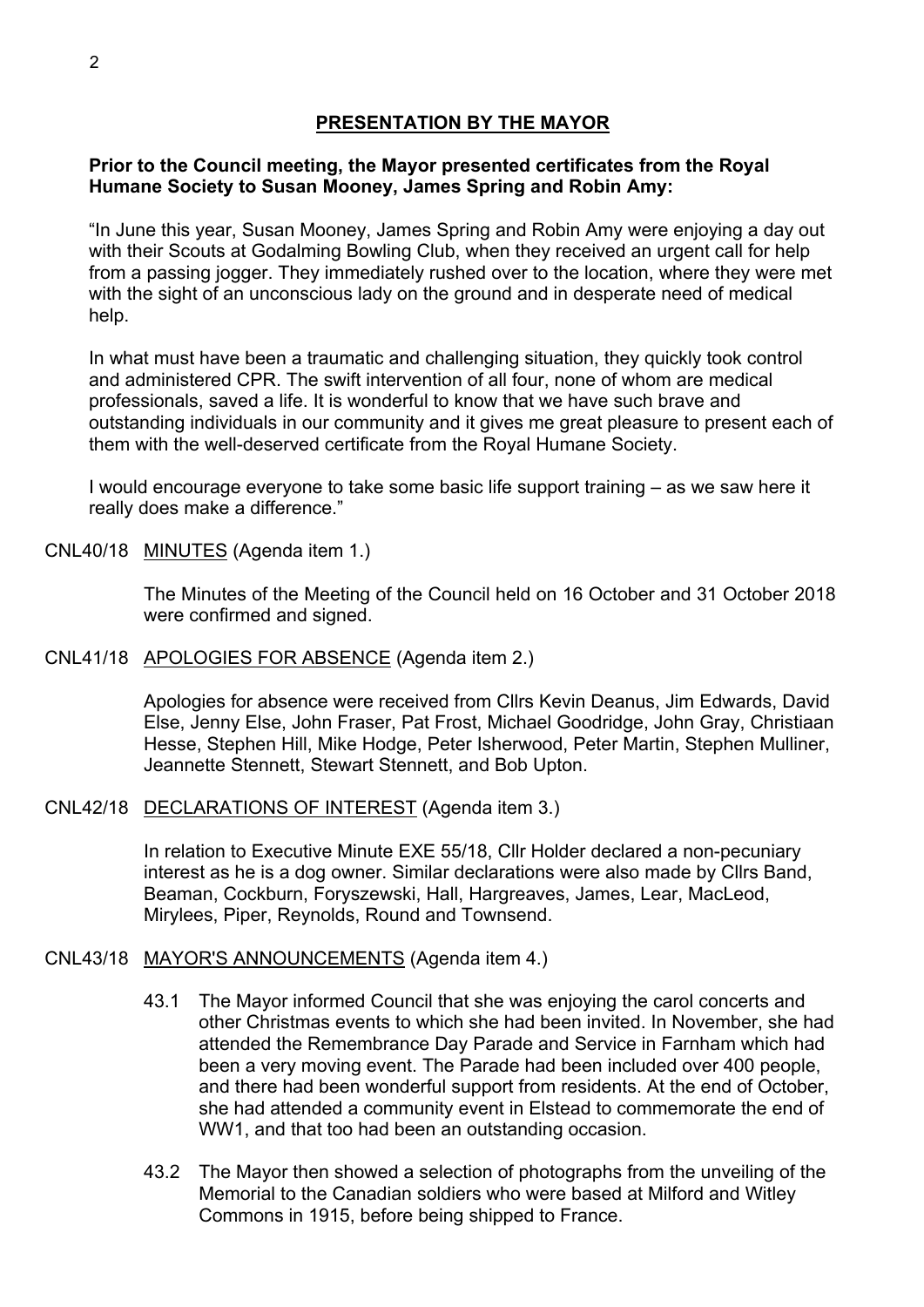#### CNL44/18 QUESTIONS FROM MEMBERS OF THE PUBLIC (Agenda item 5.)

44.1 The following question had been received from Gill Leslie and Lynda MacDermott, of Cranleigh, in accordance with Procedure Rule 10:

*"We are very much aware of the scourge of Modern Slavery today. We are told by Surrey police that all of us in the county live within 3 miles of a modern day slave.*

*Will Waverley Borough Council sign up and implement the Charter against Modern Slavery, as actively promoted by the Co-operative Group, following the example of Surrey County Council and 50 other councils throughout the country?*

*The Charter is itemised below.*

#### *The Modern Day Slavery Charter*

*Waverley Borough Council will:*

- *1. Train its corporate procurement team to understand modern slavery through the Chartered Institute of Procurement and Supply's (CIPS) online course on Ethical Procurement and Supply.*
- *2. Require its contractors to comply fully with to comply fully with the Modern Slavery Act 2015, wherever it applies, with contract termination as a potential sanction for non-compliance.*
- *3. Challenge any abnormally low-cost tenders to ensure they do not rely upon the potential contractor practising modern slavery.*
- *4. Highlight to its suppliers that contracted workers are free to join a trade union and are not to be treated unfairly for belonging to one.*
- *5. Publicise its whistle-blowing system for staff to blow the whistle on any suspected examples of modern slavery.*
- *6. Require its tendered contractors to adopt a whistle-blowing policy which enables their staff to blow the whistle on any suspected examples of modern slavery.*
- *7. Review its contractual spending regularly to identify any potential issues with modern slavery.*
- *8. Highlight for its suppliers any risks identified concerning modern slavery and refer them to the relevant agencies to be addressed.*
- *9. Refer for investigation via the National Crime Agency's national referral mechanism any of its contractors identified as a cause for concern regarding modern slavery.*
- *10. Report publicly on the implementation of this policy annually."*

#### 44.2 **Response by the Mayor:**

"Waverley takes the issue of Modern Slavery very seriously.

It is referred to in our adopted Safeguarding Policy and is discussed with our partners within the confidential Community Safety meetings focused on Serious and Organised Crime. In addition the Modern Slavery Act 2015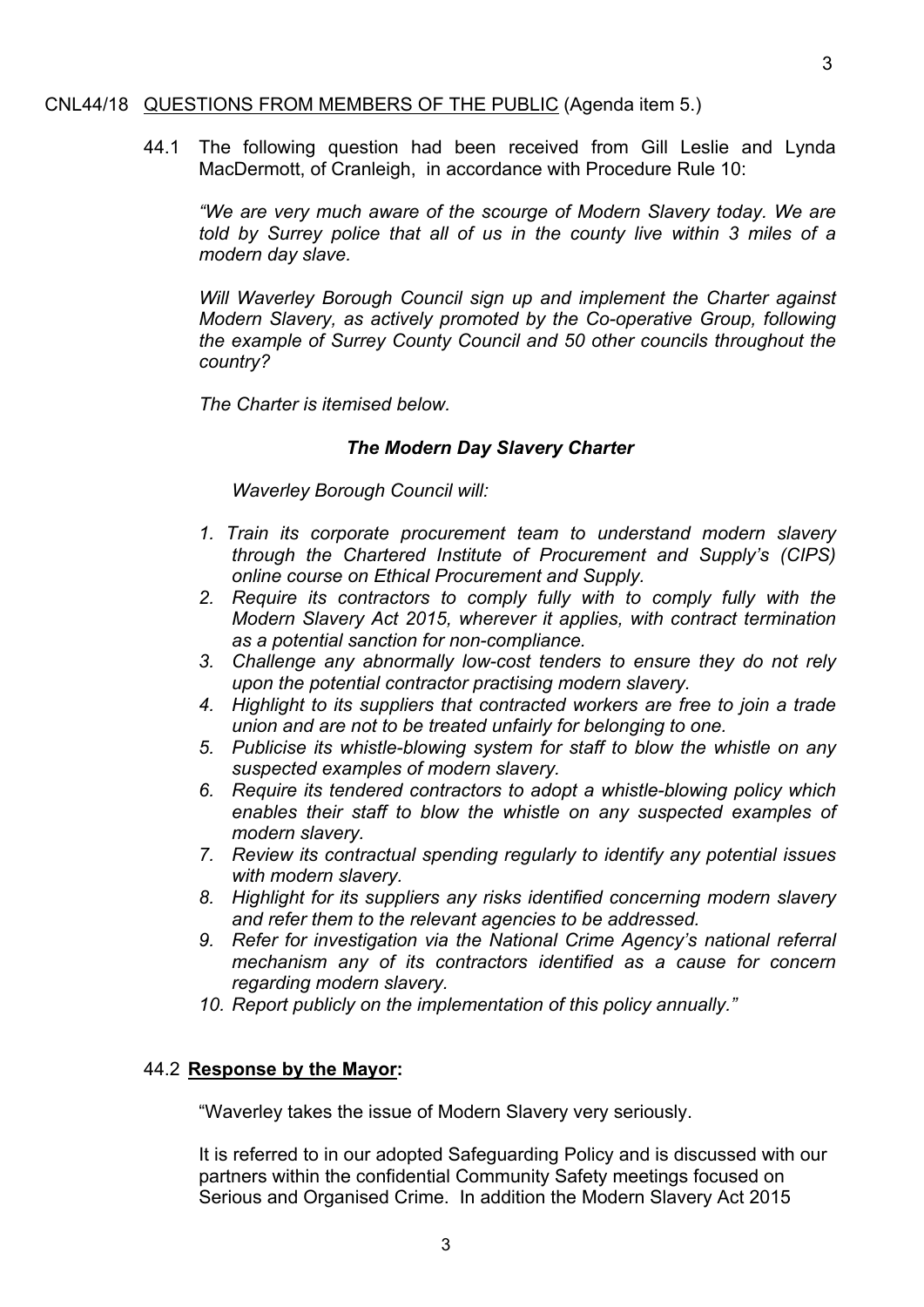formed part of our Health Inequalities report created by our Overview & Scrutiny Panel and adopted by Council earlier this year.

The Council has committed to making a clear statement on this subject which will be on our website in the New Year following discussion with councillors. Modern Slavery and all the safeguarding issues relating to it are a high priority for us. Waverley Borough Council and our partners will continue to work together to eradicate this horrific crime."

#### CNL45/18 QUESTION TIME (Agenda item 6.)

45.1 The following question had been received from Cllr David Beaman, Farnham Castle Ward:

*"WBC's recently adopted Economic Development Strategy includes in its vision the need to provide high quality business and employment support but this will be frustrated if the Post Office in Farnham is closed and replaced by a facility in W H Smith on The Borough. There is limited space in W H Smith and as a consequence it is unlikely that all the services provided in the current Post Office will continue. In addition The Borough where W H Smith is located has limited pavement space and high levels of air pollution are recorded in the area.*

*Farnham's current Post Office is well used both by local residents and businesses and there is significant opposition to the proposal as evidenced by a petition undertaken on three consecutive Saturday mornings on which there are now just over 1,500 signatures (over 2 signatures being collected every minute). Since postal deliveries will continue from the same building closing the Post Office will not allow any potential redevelopment of the existing site.*

*Will, therefore, WBC oppose the closure of Farnham's Post Office and any transfer of services to W H Smith and an invitation sent to the management of Post Office Counters to appear before a meeting of one of WBC's Overview and Scrutiny Committees to answer questions on these proposals?"*

#### 45.2 **Response by the Mayor:**

"The Leader of Waverley Borough Council, Cllr Julia Potts was dismayed to hear that there was to be a consultation concerning the potential closure and proposed move of the much valued Farnham Post Office. The Post Office is a key footfall driver on West Street and often a vital service for small businesses. Cllr Jim Edwards Portfolio Holder for Economic Development will be writing on behalf of Waverley Borough Council to express concerns at this proposal. The Chamber of Commerce have also said that this would be disastrous, not just for small businesses; they added that they use this daily for all special/recorded mail and the Post Office always seems to have a queue therefore it is hardly underutilised

The Council feels very strongly that it is important to retain an efficient and full post office service in the heart of the community in Farnham, which is one of Surrey's largest settlements. Officers have spoken to the Post Office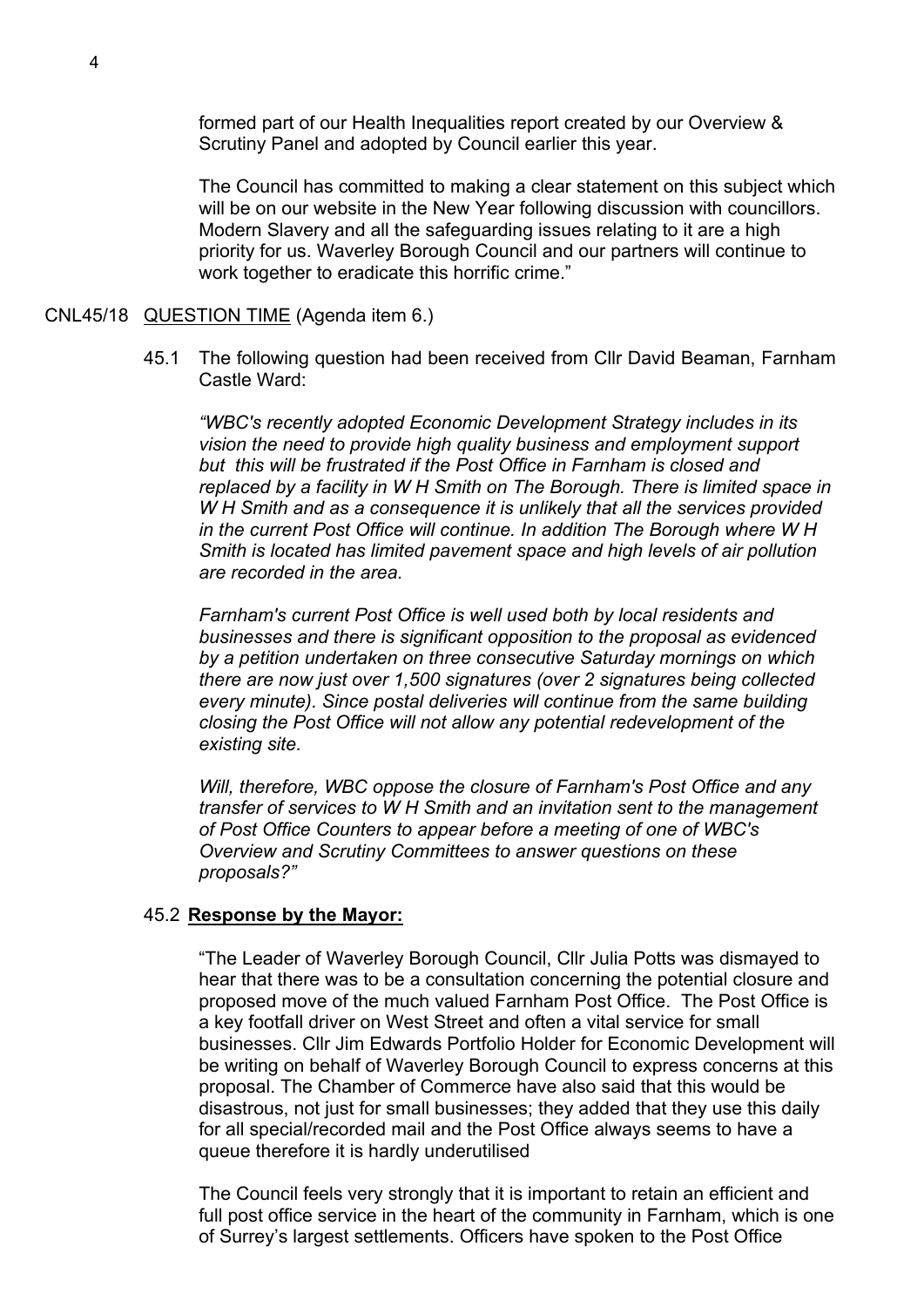network and have been informed that a formal 6 week consultation will be launched in the New Year. Farnham Ward Councillors have been contacted and have already expressed strong views about the proposed move. The matter will be considered in the public domain by the Overview and Scrutiny **Committee.** 

In the meantime, Officers are arranging to meet with representatives from the Post Office and Royal Mail to ensure that they are clear on the strength of feeling that this Borough has on the closure and move of a vital community service which is highly valued and used by residents."

CNL46/18 MOTIONS (Agenda item 7.)

There had been no Motions received from Members.

- CNL47/18 MINUTES OF THE MEETING OF THE EXECUTIVE HELD ON 4 DECEMBER 2018 (Agenda item 8.)
	- 47.1 It was moved by the Leader of the Council, duly seconded, and

RESOLVED that the Minutes of the Executive held on 4 December 2018 be received and noted.

The Leader reported that there were five items under Part I for consideration by the Council, and she had had no requests to speak in relation to Part II of the Minutes.

#### **CNL 47.1/18 REDEVELOPMENT OF LAND ADJACENT TO 85 AARONS HILL, GODALMING AND 13 RYLE ROAD, FARNHAM (EXE 52/18)**

- 47.2 The Council had previously obtained Government funding to deliver Starter Homes on these sites in Godalming and Farnham. However, there had been a delay in the publication of Starter Homes regulations, and Homes England had allowed the funding to be used by the Council to deliver affordable rented housing on an alternative site.
- 47.3 It was now proposed that the Council would develop the original sites to provide six affordable homes for rent: four one-bedroom flats at Aarons Hill and two onebedroom flats at Ryle Road, with one being designed for a wheelchair user. A planning application had been submitted for each site and decisions were awaited. The development of these sites for affordable rented accommodation was an excellent use of the land, and the proposals would provide one-bedroom flats for which there was a high demand on the Council's housing register.
- 47.4 In response to a question from Cllr Follows, Cllr King informed the Council that the Government's Starter Homes proposals had not progressed, so the sites were now being developed to provide affordable rented accommodation. The allocation of development funding from the Affordable Housing Reserve would avoid any delay in moving forward with the developments when planning permission was obtained. In the event that planning permission was not granted, the funds would be re-paid to the Reserve for use in due course on an alternative scheme.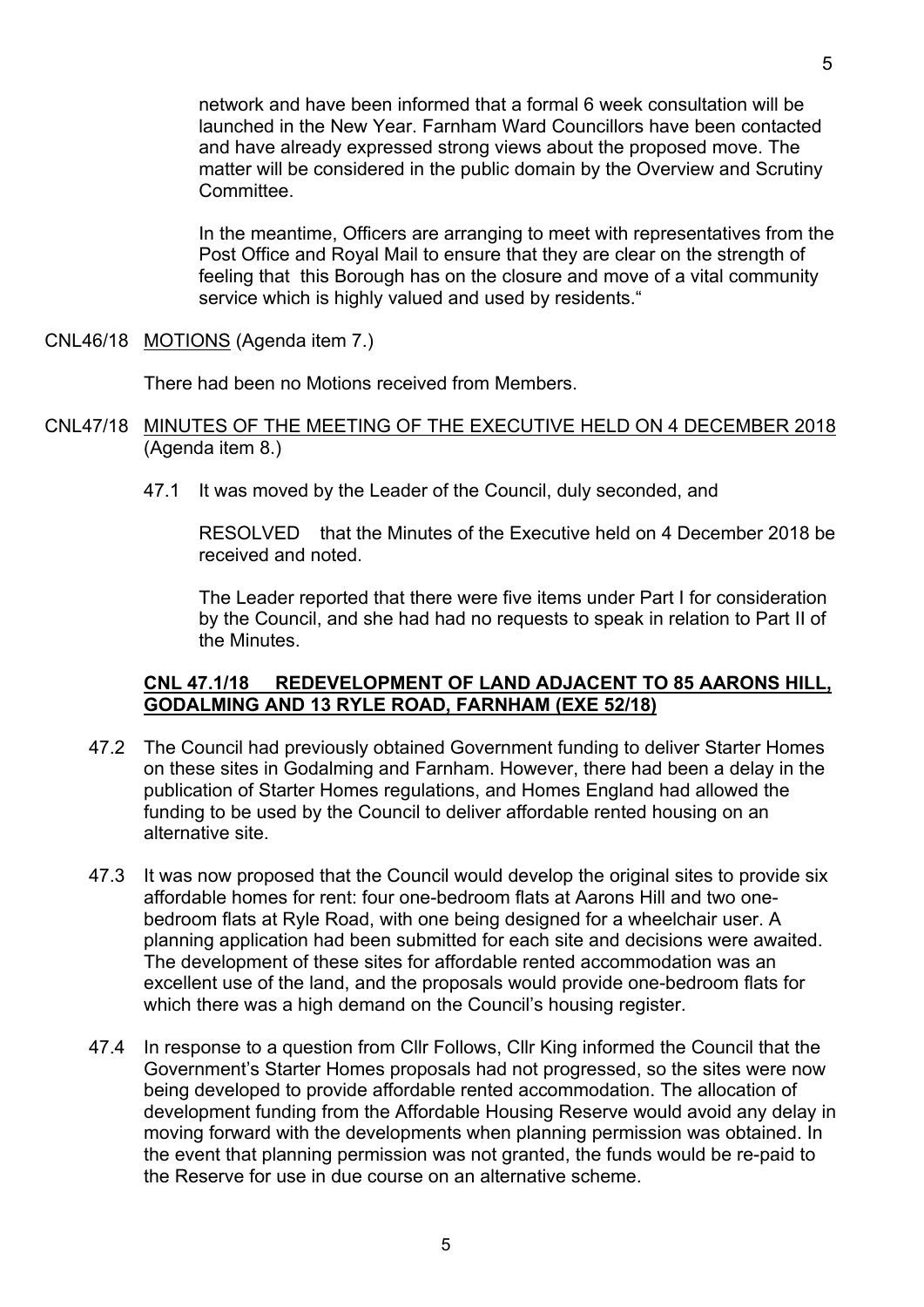It was moved by the Leader, duly seconded, and

#### **RESOLVED that the allocation of funding from the New Affordable Housing Reserve, as set out in the Exempt Annexe to the report at Appendix 1, for the development of land adjacent to 85 Aarons Hill, Godalming and 13 Ryle Road, Farnham, be approved.**

#### **CNL 47.2/18 COMMUNITY CENTRE BUILDING AND LAND - TRANSFER FROM THE HOUSING REVENUE ACCOUNT TO THE GENERAL FUND (EXE 53/18)**

- 47.5 The Community Centre Building in Cranleigh from which Rowley's Centre fro the Community operated, was no longer being used for the "housing purposes" for which it was originally acquired under the Housing Act 1985. The transfer of the building and land to the General Fund would ensure compliance with accounting best practice.
- 47.6 The General Fund would receive rental income from the property and take on responsibility for managing and maintaining the property, and a budget of £25,000 would be transferred from the Housing Revenue Account to the General Fund to allow for future liabilities.
- 47.7 Cllr Ellis thanked the Council for its longstanding encouragement and support for Rowley's. The Centre for the Community was very important to residents of Cranleigh and the surrounding villages. Whilst it had faced some challenging times in recent years, with the support of Waverley it now had a positive future and users were enjoying the expanded facilities.

It was moved by the Leader, duly seconded, and

RESOLVED that:

- **1. Pursuant to section 122 of the Local Government Act 1972, the land outlined in blue on the Plan at Annexe 1 to the agenda report at Rowland Road, Cranleigh, Surrey be transferred from the Housing Revenue Account to the General Fund;**
- **2. The Chief Executive be authorised to execute a memorandum confirming the appropriation; and,**
- **3. To cover future liabilities, a one off transfer of £25,000 be made from the Housing Revenue Account to the General Fund at the time of the transfer.**

## **CNL 47.3/18 COMMUNITY INFRASTRUCTURE LEVY (CIL) GOVERNANCE ARRANGEMENTS (EXE 54/18)**

47.8 The Leader introduced the CIL Governance Arrangements, and proposed an amendment to amend the wording of recommendations 4 and 5 as set out in the agenda papers, to that put forward by the Value for Money and Customer Service Overview & Scrutiny Committee. The intention had been that the Executive would agree the revised wording but this was overlooked at the meeting on 4 December.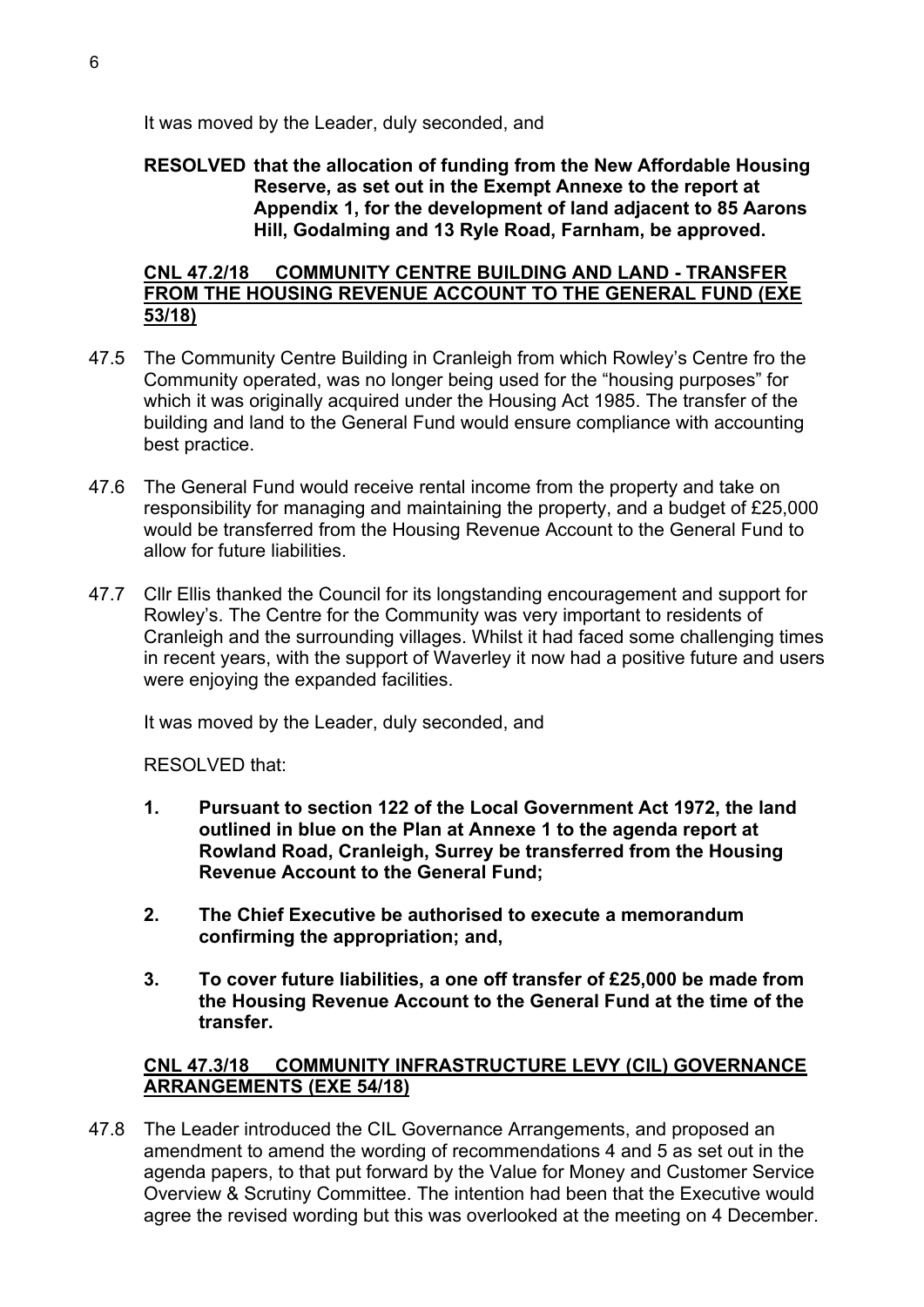47.9 The Leader moved the amendment, which was duly seconded, and Council

RESOLVED that the wording of recommendations 4 and 5 be amended (as shown in bold) to read:

- 4. Delegated authority to be given to the CIL Advisory Board **to draft** the detailed criteria for the spending of Strategic CIL receipts and any proposals for allocating proportions of the Strategic CIL Fund for specific purposes, **which will then be subject to Council approval following the usual scrutiny process**.
- 5. **Subject to an agreed threshold to be approved by Council,** delegated authority to be given to the Executive to approve Strategic CIL Fund spending, after consideration of the recommendations from the CIL Advisory Board.
- 47.10 Cllr Storey informed Council that the collection of CIL from developers was intended to address the impact on local infrastructure of new development. It was estimated that approximately £94m would be collected over the life of the Local Plan, and it was important that the governance arrangements for allocating this to specific infrastructure projects were robust. The governance arrangements had to comply with the CIL Regulations, and it was important that CIL was awarded to projects that were identified on the Infrastructure Delivery Plan.
- 47.11 It was proposed that the final details of the arrangements were drafted by the CIL Advisory Board, and it was important that this was not party political but aimed to do the best for Waverley as a whole. The process would be transparent, and there would be an online web portal for members of the public to see what CIL had been received, and what it had been spent on.
- 47.12 Cllr Follows expressed his concern that the actual CIL receipts would fall short of estimates, due to the high number of planning permissions already granted, and planning applications submitted ahead of CIL implementation. He asked the Leader to commit to ensuring all developers paid CIL, and to report on why they hadn't if that happened.
- 47.13 Cllr Adams welcomed the proposed approach, and bringing the arrangements forward at this time. The Section 123 list and Infrastructure Delivery Plan would provide the framework for spending, but the process would be dynamic and responsive to local needs. Cllr Ramsdale echoed the support for the governance arrangements and development of spending criteria that were fair and transparent. Cllr Hall reminded Council that the viability tests used by developers had been standardised, and this would remove a lot of the debate about whether CIL was affordable.
- 47.14 In summing up, the Leader emphasised the need to begin the detailed process of developing the governance arrangements. As now agreed, these would come back to Council for final agreement following scrutiny by the Overview & Scrutiny Committee, and would be reviewed regularly in the light of experience once the Council started to receive CIL and allocate it to projects. She would be talking to the Opposition about membership of the CIL Advisory Board, with the view of it being cross-party and cross-borough.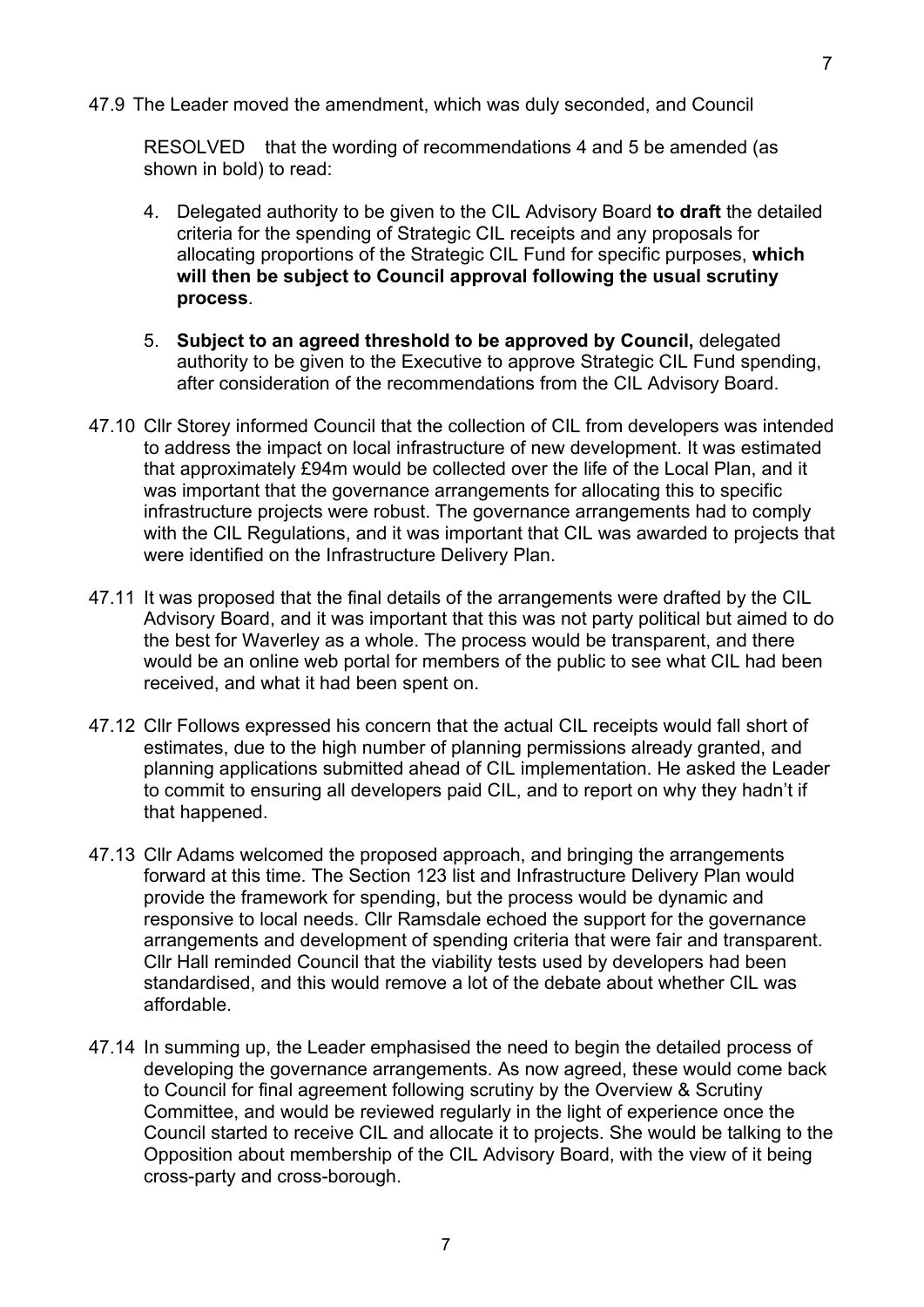It was moved by the Leader, duly seconded, and

#### **RESOLVED that:**

- **1. The governance arrangements for the allocation and spending of Strategic CIL receipts as set out in the report at Appendix 3 are approved.**
- **2. A CIL Advisory Board is established, as set out in paragraph 19 of Appendix 3.**
- **3. Strategic CIL receipts are to be held in a Strategic CIL Fund, to be allocated to infrastructure identified in the Infrastructure Delivery Plan, in accordance with the Regulation 123 List.**
- **4. Delegated authority is given to the CIL Advisory Board to draft the detailed criteria for the spending of Strategic CIL receipts and any proposals for allocating proportions of the Strategic CIL Fund for specific purposes, which will then be subject to Council approval following the usual scrutiny process.**
- **5. Subject to an agreed threshold to be approved by Council, delegated authority is given to the Executive to approve Strategic CIL Fund spending, after consideration of the recommendations from the CIL Advisory Board.**

## **CNL 47.4/18 PROPOSED PUBLIC SPACE PROTECTION ORDER NO. 1 - DOG FOULING (EXE 55/18)**

- 47.15 The Leader reported that over 1,600 responses had been received to the public consultation on the proposed Public Space Protection Order on Dog Fouling. There was a clear indication from the responses that residents regarded failing to clear up after a dog had fouled was a problem in Waverly, and that dog owners should clean up after their dog. Whilst the majority of dog-owners acted responsibly, there was overwhelming support for the introduction of fixed penalty notices for the small minority of dog-owners who behaved in an antisocial way. As well as being unpleasant, there were direct health risks of contamination from dog faeces that could be especially harmful for young children. The proposed Order also included a requirement to dispose of dog waste appropriately after it had been cleared up.
- 47.16 A number of councillors, including Cllr Holder, Cllr Follows, Cllr Reynolds and Cllr Lear, expressed some reservations about the proposed Order and suggested different 'lighter touch' approaches that might encourage dog owners to be socially responsible. Councillors were concerned about the Council's ability to enforce the Order, given that dog owners typically walked their dogs early in the morning or later in the evening.
- 47.17 In response, the Leader reiterated the health risks to children, and the public support for the Order. The introduction of Fixed Penalty Notices for dog-fouling would be advertised, but the Council had a flexible enforcement team that had the capacity to operate at appropriate times to target problem areas.

It was moved by the Leader, duly seconded, and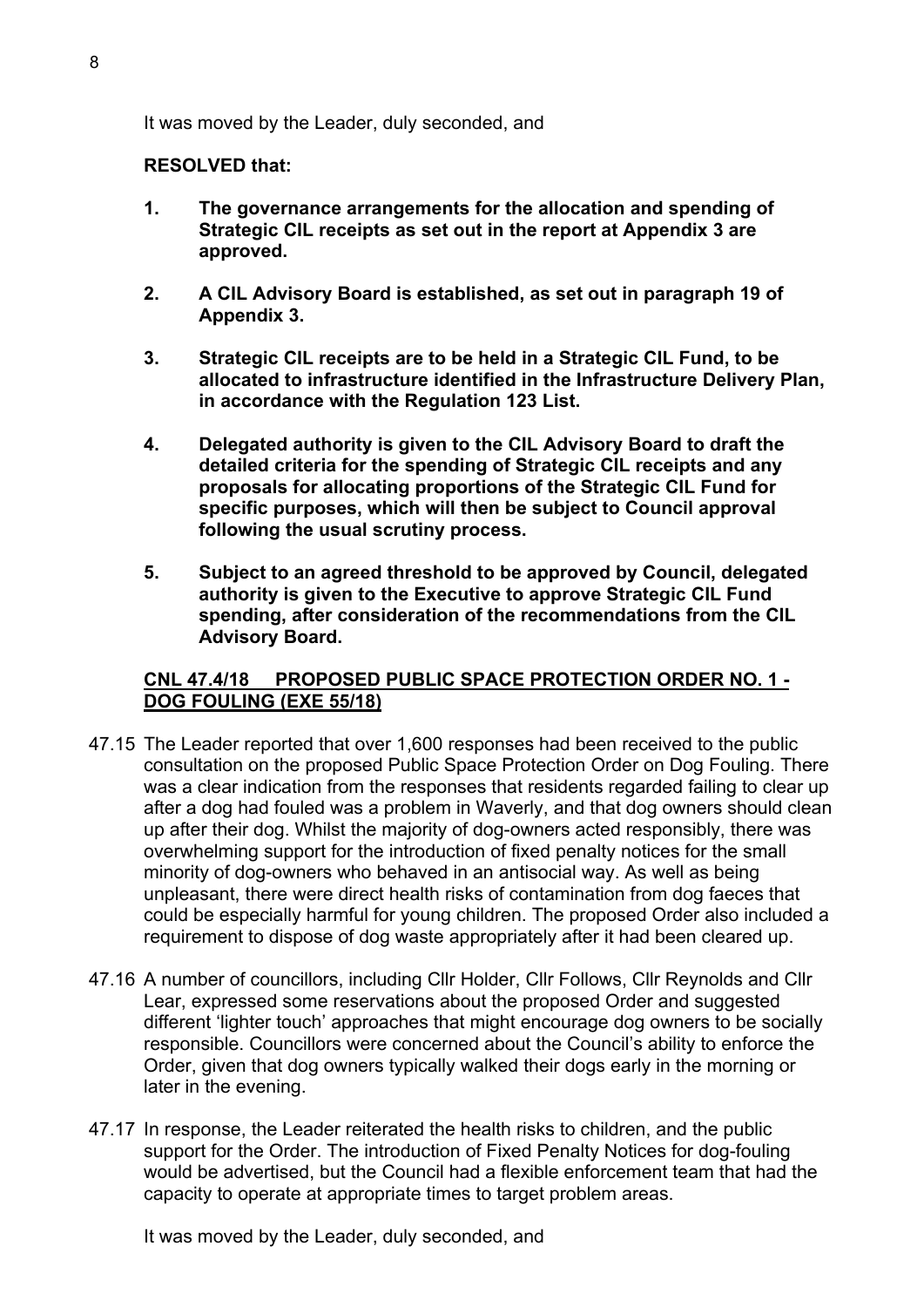## **CNL 47.5/18 THE ANIMAL WELFARE (LICENSING OF ACTIVITIES INVOLVING ANIMALS) (ENGLAND) REGULATIONS 2018 (EXE 56/18)**

It was moved by the Leader, duly seconded, and

### **RESOLVED that the proposed fee structure for Licensing of Activities Involving Animals be adopted.**

#### CNL48/18 MINUTES OF THE MEETING OF THE LICENSING AND REGULATORY COMMITTEE HELD ON 12 NOVEMBER 2018 (Agenda item 9.)

- 48.1 It was moved by the Chairman of the Committee, duly seconded and
	- RESOLVED that the Minutes of the Licensing and Regulatory Committee held on 12 November be received and noted.

The Chairman advised that that there was one recommendation from the Committee in Part I for Council consideration, and he had had no requests to speak in relation to Part II of the Minutes.

## **CNL 48.1/18 STATEMENT OF GAMBLING POLICY (GAMBLING ACT 2005) (LIC 17/18)**

- 48.2 Cllr Inchbald informed Council that Waverley had first adopted a Statement of Gambling Policy in December 2006. The Council was required to carry out a full review of the Gambling Policy every 3 years, including a consultation with statutory consultees and the public.
- 48.3 The current Policy came into effect on 31 January 2016, and had worked well for the Council as Licensing Authority. The updated Policy incorporated updated Gambling Commission Guidance and minor clarification of abbreviations, and there had been no adverse comments received through the consultation.

It was moved by Cllr Inchbald, duly seconded, and

## **RESOLVED that the revised Statement of Gambling Policy be approved, to come into effect from 31 January 2019.**

## CNL49/18 MINUTES OF THE MEETING OF THE AUDIT COMMITTEE HELD ON 5 NOVEMBER 2018 (Agenda item 10.)

49.1 It was moved by the Vice-Chairman of the Committee, duly seconded and

RESOLVED that the Minutes of the Meeting of the Audit Committee held on 5 November 2018 be received and noted.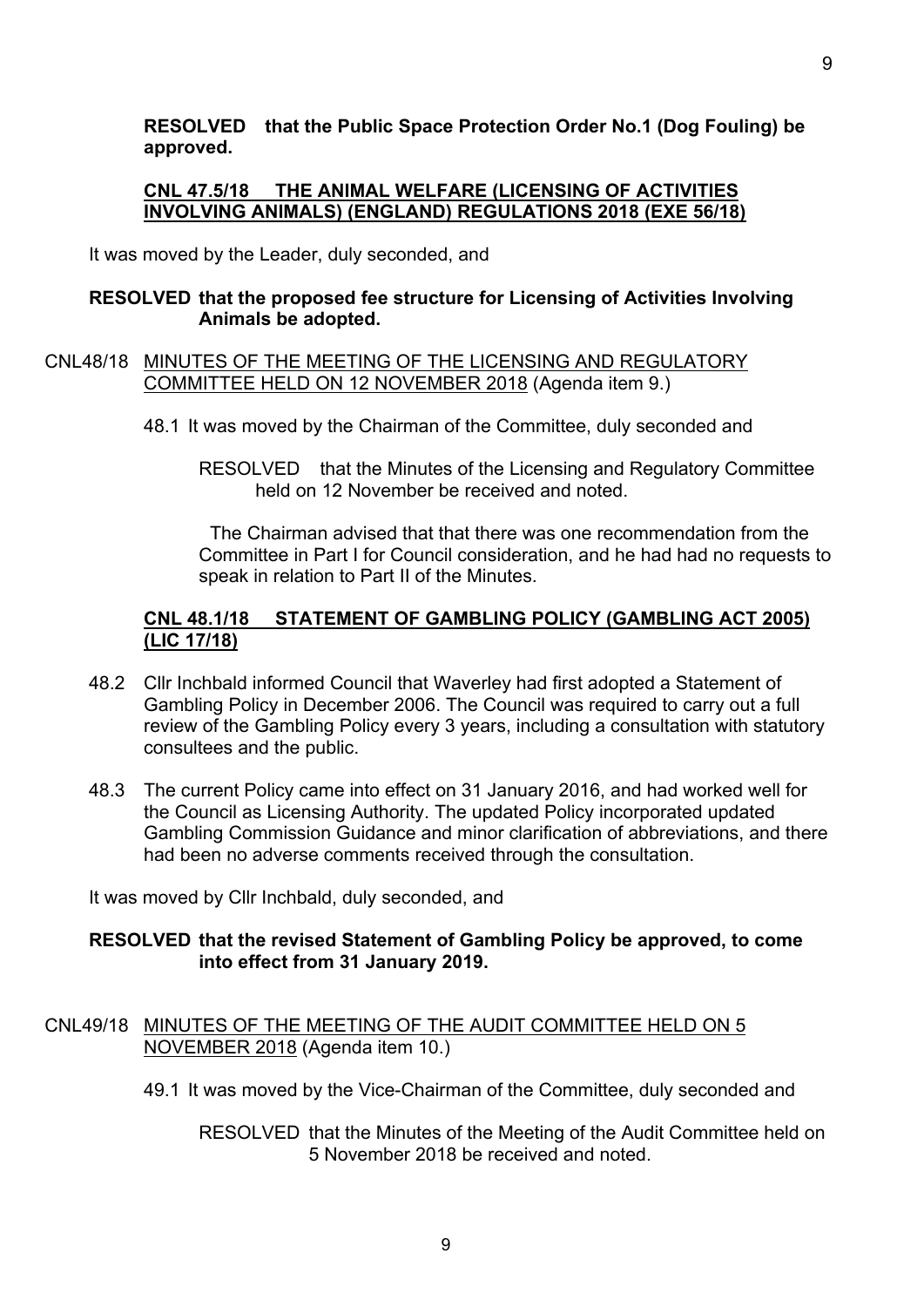Cllr Seaborne reported that there were no items for Council consideration in Part I, and he had received no requests to speak in relation to matters in Part II of the Minutes.

49.2 Cllr Seaborne advised that Officers had been asked to review the Terms of Reference of the Committee to ensure that there was no overlap with those of the scrutiny committees.

#### CNL50/18 OVERVIEW AND SCRUTINY ANNUAL REPORT (Agenda item 11.)

- 50.1 On behalf of the Chairmen and Vice-Chairmen of the Overview and Scrutiny committees, Cllr John Ward presented the Overview & Scrutiny Report Annual Report for 2017/18.
- 50.2 This was the first annual report since adopting the new Overview & Scrutiny structure of four committees. Moving to four committees of nine members had been a very positive step forward in engaging the interest of committee members. Some very good work had been achieved, especially in the Task and Finish Groups, and he hoped that this had been helpful to the Executive.
- 50.3 The results of the Member survey indicated that councillors now had a more positive view of the contribution that Overview & Scrutiny was making to the work of the Council than they had 3 years ago. From his own perspective, he used not to be a fan of overview and scrutiny, but since the launch of the new approach he could see the value of a well planned and supported scrutiny function.
- 50.4 Cllr Wheatley echoed Cllr Ward's comments, and drew particular attention to the Community Wellbeing Overview & Scrutiny Committee's report on health inequalities in Waverley which public health colleagues at Surrey County Council had welcomed and endorsed.
- 50.5 Cllr Mike Band added his support to the new scrutiny arrangements at Waverley, and commended the support from officers, especially Yasmine Makin as the dedicated Scrutiny Officer. Without this support, it would have been very difficult for the overview and scrutiny committee to achieve as much as they had done. All the committees had busy forward programmes and early in the new year would be scrutinising the budget, and service plans.
- 50.6 The Mayor welcomed the positive comments about the Overview and Scrutiny committees, and moved that the Annual Report for 2017/18 be formally received and noted.

It was duly seconded, and

#### **RESOLVED that the Overview and Scrutiny Committee Annual Report for 2017/18 be received and noted.**